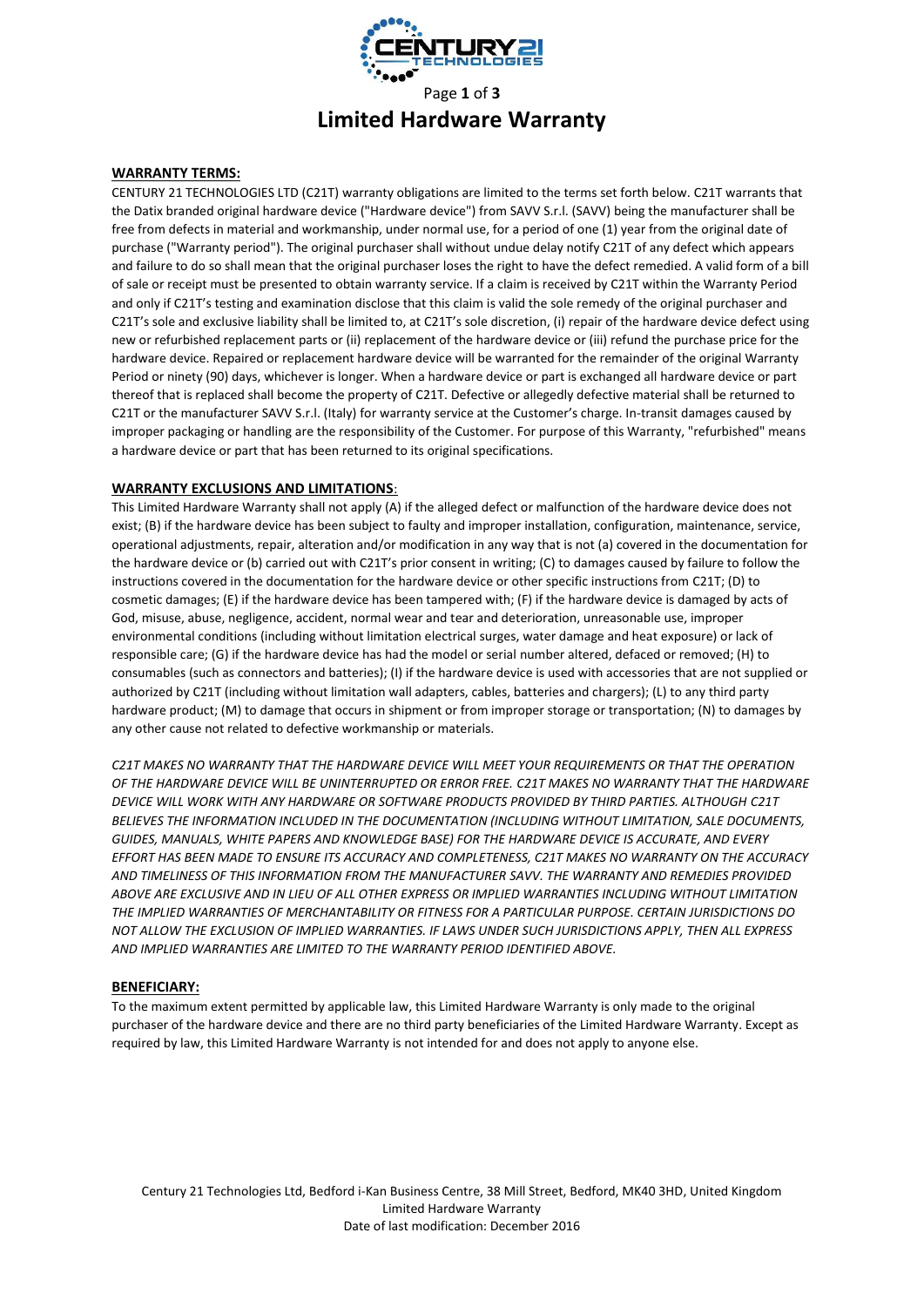

# **Limited Hardware Warranty**

### **SOFTWARE**:

The hardware device may include or be bundled with SAVV S.r.l. branded software or third party software. The warranty provisions of this Limited Hardware Warranty do not apply to such software. If a separate end-user License Agreement has been provided for such software, use of that software will be governed by that agreement. For any applicable warranty please refer to the end-user License Agreement governing the use of that software.

#### **HIGH RISK ACTIVITIES:**

The hardware device is not designed or intended for use in hazardous environments requiring fail safe performance, including without limitation, in the operation of nuclear facilities, aircraft navigation or communication systems, air traffic control, weapons systems, life support machines, or any other application in which the failure of the hardware device could lead directly to death, personal injury, or severe property damage ("High Risk Activities"). C21T expressly disclaims any express or implied warranty of fitness for High Risk Activities.

#### **FURTHER FEATURES OF THE HARDWARE DEVICE:**

The hardware device may include hardware and software features useful, amongst other things, to monitor and reduce the health and safety risks of the person who uses or carries such hardware device ("Man-down features"). The man-down features available depend on the model of the hardware device and its configuration and may include (i) the automatic detection of loss of verticality and/or (ii) the automatic detection of prolonged immobility and/or (iii) the manually activated transmission of alert signals ("Panic or SOS"). The man-down features and the alert transmission modes available are covered in the documentation for the hardware device. If the hardware device includes such man-down features, it is understood that (A) the hardware device shall not guarantee the absolute certainty of the health and safety of the user in any condition, (B) the health and safety of the user shall not be entrusted solely to the operation of the hardware device, (C) the operation of the hardware device is also dependent on external factors which lie outside the direct control of C21T (including without limitation unreasonable use of the hardware device or failure to follow the instructions covered in the documentation for the hardware device, environmental conditions, limited or unavailable cellular network), (D) the hardware device shall be subject to periodic operation testing (including without limitation battery recharge, integrity of hardware parts, cellular network connectivity, SIM card status, remaining balance on SIM card, if applicable) carried out by the user or, if applicable, by the person who is responsible of the health and safety service of the Company, Body or Organization that owns or operates the hardware device, (E) the hardware device shall not be intended as a substitute for good working practices, (F) the hardware device shall not be intended as a substitute for existing statutory policies and procedures in place to ensure the safety of workers and assess all possible risks.

#### **PERSONAL DATA:**

The hardware device may include features specific to position tracking and data collection (RFID/NFC tags or QR-Codes). If others use the hardware device the owner or lessee assures that the personal data transmitted through the use of the hardware device will be obtained in a proper manner and in compliance with the law. By way of example the owner or lessee declares he or she has satisfied the obligation to notify the process of tracking data to the Guarantor for the protection of personal data, that he or she has obtained any authorizations required from the competent authorities relating to the possible control of the worker, that he or she has obtained the consent of the person concerned for data processing in the cases where there is no legal exemption and that he or she has adopted all the necessary internal physical, logical and organizational security measures to avoid any unauthorized access, unpermitted processing or data processing that is in any case not compliant with current laws and regulations.

#### **LIMITATION OF LIABILITY:**

To the maximum extent permitted by applicable law, in no event shall C21T be liable to original purchaser or any third party for any direct, indirect, consequential, incidental, punitive or special damages whatsoever, without regard to cause or theory of liability (including, without limitation, damages incurred for loss of business profits or revenue, loss of privacy, loss of use of any computer or software, business interruption, loss of business information or other pecuniary loss) arising out of the use of the hardware device, even if C21T has been advised of the possibility of such damages.